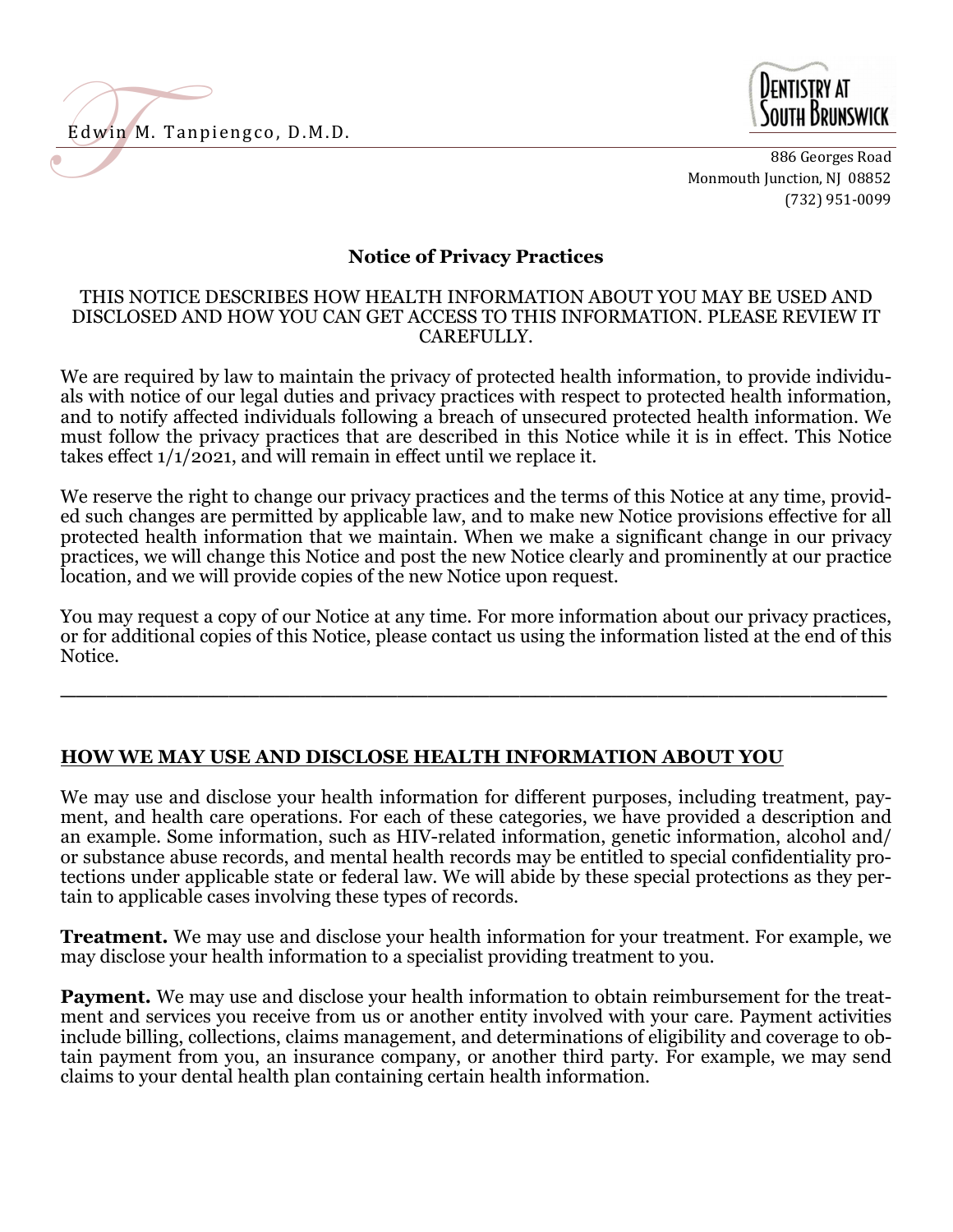**Healthcare Operations.** We may use and disclose your health information in connection with our healthcare operations. For example, healthcare operations include quality assessment and improvement activities, conducting training programs, and licensing activities.

**Individuals Involved in Your Care or Payment for Your Care.** We may disclose your health information to your family or friends or any other individual identified by you when they are involved in your care or in the payment for your care. Additionally, we may disclose information about you to a patient representative. If a person has the authority by law to make health care decisions for you, we will treat that patient representative the same way we would treat you with respect to your health information.

**Disaster Relief.** We may use or disclose your health information to assist in disaster relief efforts.

**Required by Law.** We may use or disclose your health information when we are required to do so by law.

**Public Health Activities.** We may disclose your health information for public health activities, including disclosures to:

- o Prevent or control disease, injury or disability;
- o Report child abuse or neglect;
- o Report reactions to medications or problems with products or devices;
- o Notify a person of a recall, repair, or replacement of products or devices;
- o Notify a person who may have been exposed to a disease or condition; or

o Notify the appropriate government authority if we believe a patient has been the victim of abuse, neglect, or domestic violence.

**National Security.** We may disclose to military authorities the health information of Armed Forces personnel under certain circumstances. We may disclose to authorized federal officials health information required for lawful intelligence, counterintelligence, and other national security activities. We may disclose to correctional institution or law enforcement official having lawful custody the protected health information of an inmate or patient.

**Secretary of HHS.** We will disclose your health information to the Secretary of the U.S. Department of Health and Human Services when required to investigate or determine compliance with HIPAA.

**Worker's Compensation.** We may disclose your PHI to the extent authorized by and to the extent necessary to comply with laws relating to worker's compensation or other similar programs established by law.

**Law Enforcement.** We may disclose your PHI for law enforcement purposes as permitted by HIPAA, as required by law, or in response to a subpoena or court order.

**Health Oversight Activities.** We may disclose your PHI to an oversight agency for activities authorized by law. These oversight activities include audits, investigations, inspections, and credentialing, as necessary for licensure and for the government to monitor the health care system, government programs, and compliance with civil rights laws.

**Judicial and Administrative Proceedings.** If you are involved in a lawsuit or a dispute, we may disclose your PHI in response to a court or administrative order. We may also disclose health information about you in response to a subpoena, discovery request, or other lawful process instituted by someone else involved in the dispute, but only if efforts have been made, either by the requesting party or us, to tell you about the request or to obtain an order protecting the information requested.

**Research.** We may disclose your PHI to researchers when their research has been approved by an institutional review board or privacy board that has reviewed the research proposal and established protocols to ensure the privacy of your information.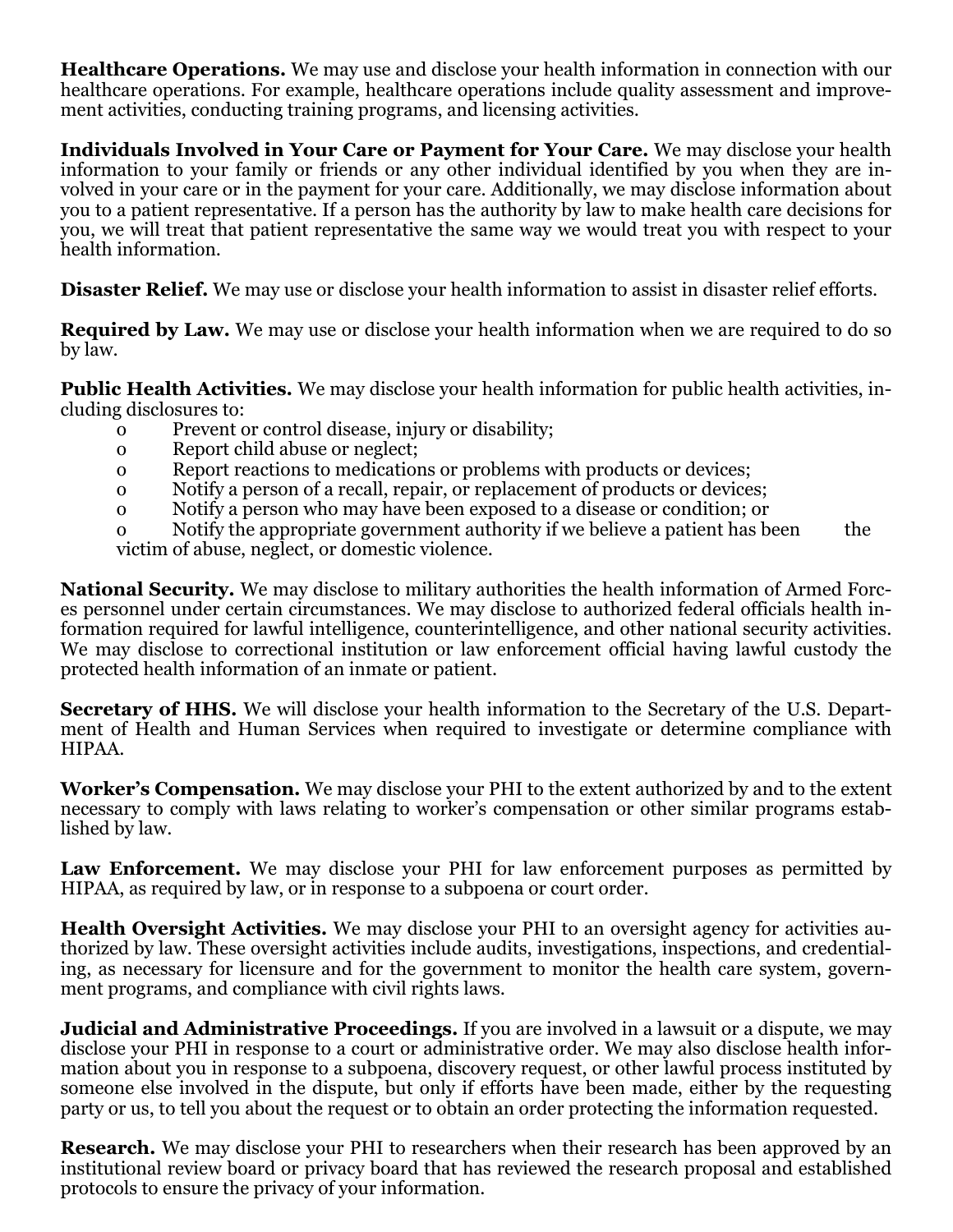**Coroners, Medical Examiners, and Funeral Directors.** We may release your PHI to a coroner or medical examiner. This may be necessary, for example, to identify a deceased person or determine the cause of death. We may also disclose PHI to funeral directors consistent with applicable law to enable them to carry out their duties.

**Fundraising.** We may contact you to provide you with information about our sponsored activities, including fundraising programs, as permitted by applicable law. If you do not wish to receive such information from us, you may opt out of receiving the communications.

### **Other Uses and Disclosures of PHI**

Your authorization is required, with a few exceptions, for disclosure of psychotherapy notes, use or disclosure of PHI for marketing, and for the sale of PHI. We will also obtain your written authorization before using or disclosing your PHI for purposes other than those provided for in this Notice (or as otherwise permitted or required by law). You may revoke an authorization in writing at any time. Upon receipt of the written revocation, we will stop using or disclosing your PHI, except to the extent that we have already taken action in reliance on the authorization.

### **Your Health Information Rights**

**Access.** You have the right to look at or get copies of your health information, with limited exceptions. You must make the request in writing. You may obtain a form to request access by using the contact information listed at the end of this Notice. You may also request access by sending us a letter to the address at the end of this Notice. If you request information that we maintain on paper, we may provide photocopies. If you request information that we maintain electronically, you have the right to an electronic copy. We will use the form and format you request if readily producible. We will charge you a reasonable cost-based fee for the cost of supplies and labor of copying, and for postage if you want copies mailed to you. Contact us using the information listed at the end of this Notice for an explanation of our fee structure.

If you are denied a request for access, you have the right to have the denial reviewed in accordance with the requirements of applicable law.

**Disclosure Accounting.** With the exception of certain disclosures, you have the right to receive an accounting of disclosures of your health information in accordance with applicable laws and regulations. To request an accounting of disclosures of your health information, you must submit your request in writing to the Privacy Official. If you request this accounting more than once in a 12-month period, we may charge you a reasonable, cost-based fee for responding to the additional requests.

**Right to Request a Restriction.** You have the right to request additional restrictions on our use or disclosure of your PHI by submitting a written request to the Privacy Official. Your written request must include (1) what information you want to limit, (2) whether you want to limit our use, disclosure or both, and (3) to whom you want the limits to apply. We are not required to agree to your request except in the case where the disclosure is to a health plan for purposes of carrying out payment or health care operations, and the information pertains solely to a health care item or service for which you, or a person on your behalf (other than the health plan), has paid our practice in full.